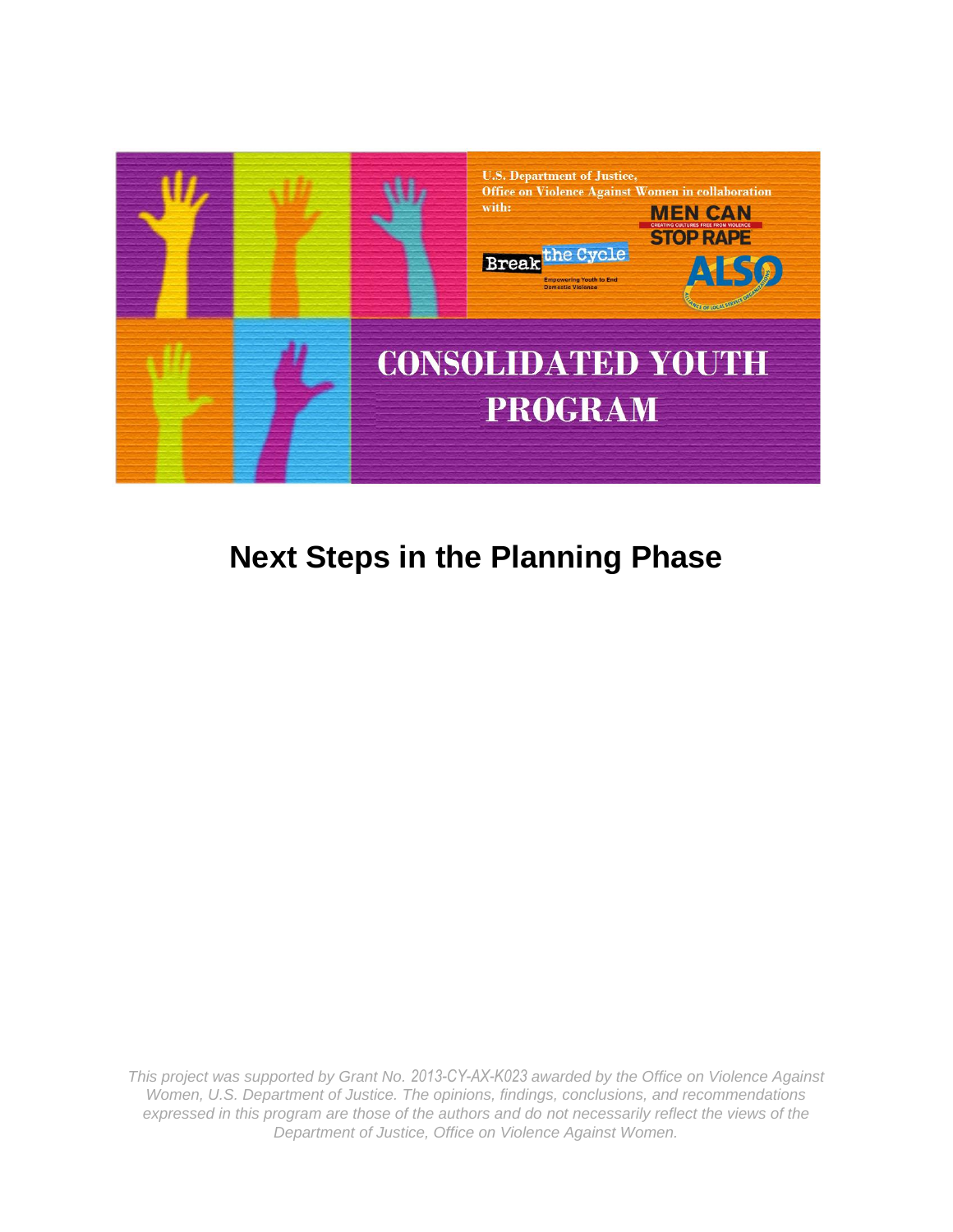#### **INTRODUCTION**

After conducting the Strengths and Needs Assessment, each grantee site should have identified gaps and assets in services, policies, programs, and resources. Each grantee site is responsible for conducting a strategic planning process and developing a strategic plan or logic model and a technical assistance plan. This document lays out the expectations for each of these documents and the next steps.

#### **THE STRATEGIC PLANNING PROCESS**

Strategic planning is the next step in developing a comprehensive and effective set of programs and services. All grantees must go through a process of strategic planning in order to create the strategic plan or logic model. Creating a strategic plan or logic model ensures that each site arrives at a shared vision for implementation. Grantee sites are expected to submit to OVW either a strategic plan or logic model in addition to the needs assessment. It is up to the grantee site to decide which of these tools to submit for approval and what format they would like to use for either of these tools. Because strategic planning is not a new concept for most grantee sites, this document will provide basic information about developing a strategic plan and a logic model.

## **WHAT IS A STRATEGIC PLAN?**

The strategic planning process, which began with the assessment of strengths and needs, will include thinking through the following:

- Goals or objectives and desired outcomes of the project in the short term and long term
- A plan for meeting identified needs by drawing on identified strengths
- A timeline for achieving the desired outcomes
- A mechanism for evaluation of these strategies once applied

Strategic plans should include the following elements:

- Vision or mission statement the ultimate set of goals that the program/services are hoping to achieve.
- Problem Statement summarizes key issues facing the community that the grantee will be serving.
- Context summary of the analysis from the data collected via the needs assessment. This can include demographic data as well as specific information about the identified needs in the community.
- Goals what needs to happen to achieve the mission of the program/services.
- Objectives statements of the specific activities required to achieve the goals.
- Action and evaluation plan the activities or strategies that you will use to achieve the goals and objectives and how you will evaluate those objectives and activities.

## STRATEGIC PLANNING RESOURCES

For templates and resources that can assist with the strategic planning process please see:

- Prevention By Design [http://socrates.berkeley.edu/~pbd/pdfs/Strategic\\_Planning.pdf.](http://socrates.berkeley.edu/~pbd/pdfs/Strategic_Planning.pdf)
- Community Tool Box <http://ctb.ku.edu/en/table-of-contents/structure/strategic-planning>

## **WHAT IS A LOGIC MODEL?**

With the information gathered from the strategic planning process, the grantee site can generate a logic model. The logic model is the culmination of the strategic planning process and is a one-page illustration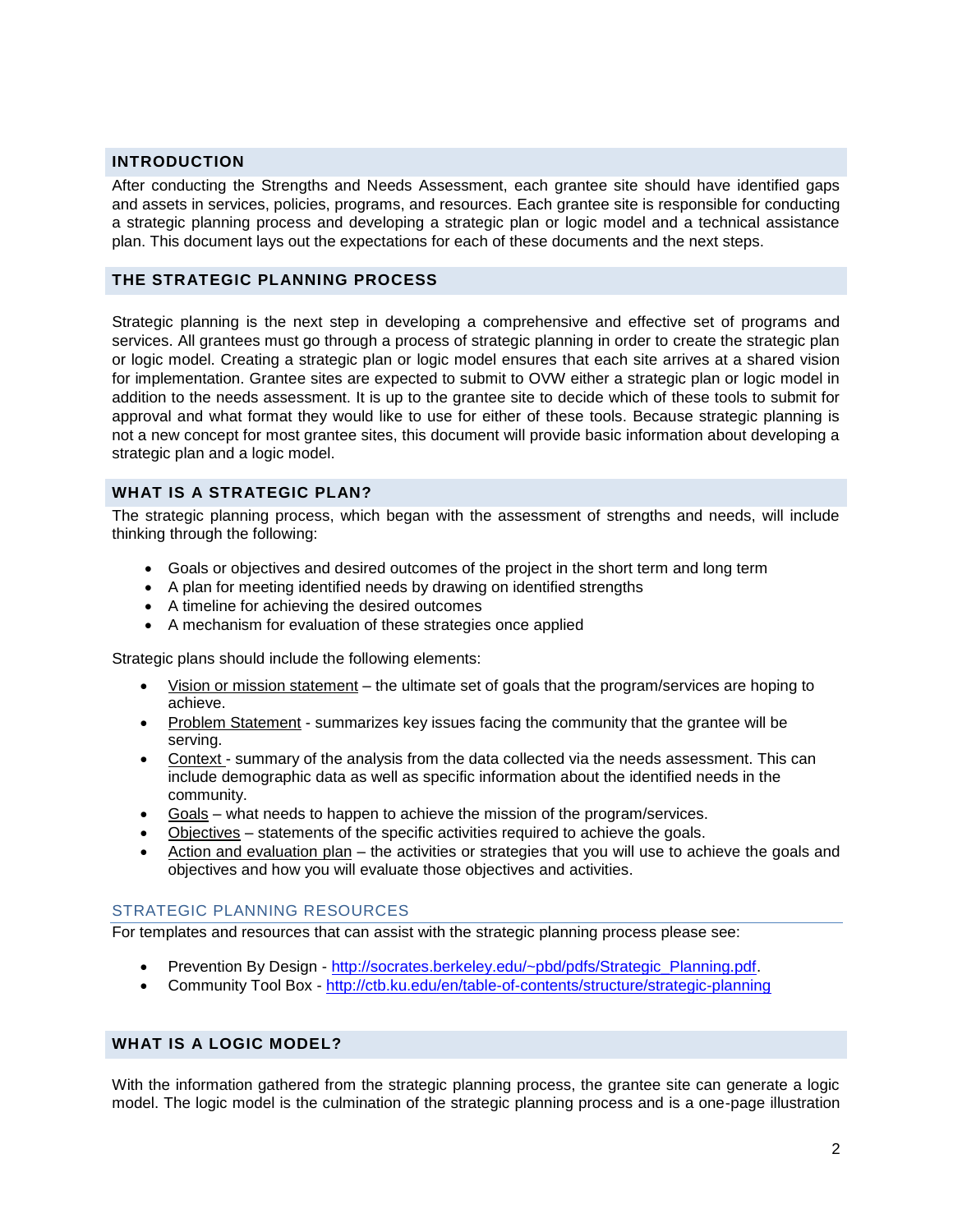of how each grantee site will address an identified problem. The logic model should visually represent the process through which organizational and community resources will be used to achieve the grantee site's desired goals. Once completed, the logic model should provide each grantee site with a framework for organizing information and determining next steps. A logic model includes the following elements:

- Statement of Need
- $\bullet$  Input
- Activities
- Outputs
- Outcomes

Below is a description of each of these elements, as well as a template for the logic model.

## STATEMENT OF NEED - SITUATION AND PRIORITIES

A statement of need is a description of important issues facing the grantee site that have contributed to a problem or set of problems that the grantee site seeks to address. The statement of need includes information about current community needs, the accessibility (or lack) of services for youth and the nonabusing parent/caregiver, and other social, economic or environmental factors that contribute to problematic or insufficient response.

#### **Examples**:

- *External, In the Community* 
	- o Gaps in community response to dating violence.
	- $\circ$  Lack of universal prevention programming in community that addresses dating violence.
- *Internal to Organization* 
	- o Lack of evidence-based prevention education curricula.
	- $\circ$  Lack of expertise in school setting to respond to survivors of teen dating violence.

## INPUTS

Inputs are any organizational or community resources or strengths that support the grantee site's work or that can contribute to the outcomes of the project.

#### **Examples**:

- Collaborating agencies have oorganizational policies include a youth-empowering mission statement.
- Local youth services agencies provide programs specific to children exposed to violence andyoung men and boys.
- Community has a CCR Team for domestic and sexual violence
- OVW CY grant funding

## **ACTIVITIES**

Project activities are the actions that the grantee site will take to achieve the desired project outcomes.

#### **Examples:**

- Hire and train prevention staff.
- Provide evidenced based prevention programming to youth in the target population.
- Train guidance counselors on how to respond to youth who are victims of sexual assault.
- Implement trauma-informed treatment models for children and youth exposed to violence.
- Develop CCR policies focused on dating violence interventions.

## **OUTPUTS**

Outputs are the quantifiable results of the work of the activities. Outputs are different from outcomes, described below, because outputs are the tangible results of the activities conducted and do not reflect the effectiveness of those activities. Outputs are what is being done to meet the goals of the project.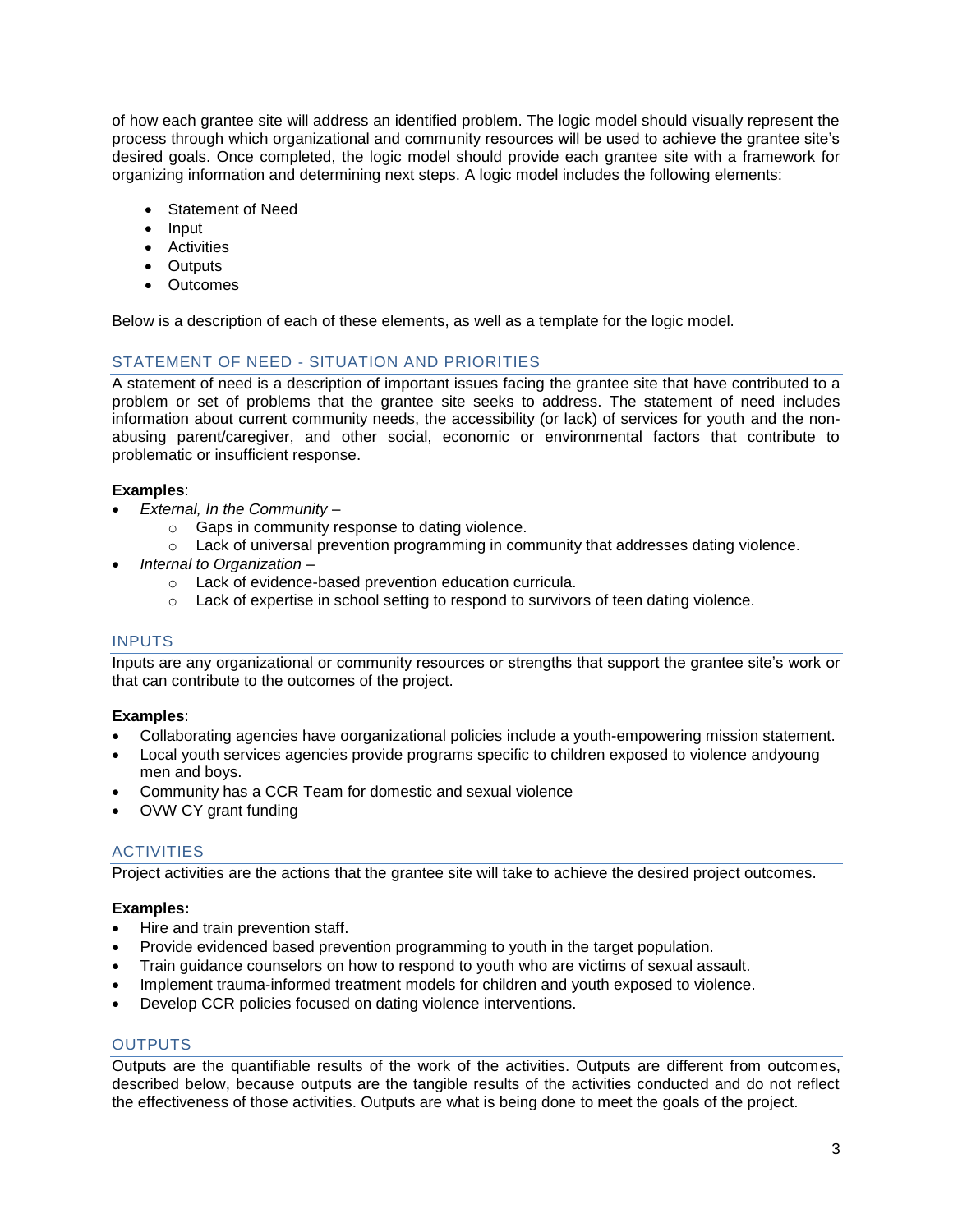#### **Examples:**

- Ten new staff received training on implementing Safe Dates.
- Provided 100 students in 9<sup>th</sup> grade with prevention education each month.
- All guidance counselors receive 2 hour training on dating violence, sexual assault, and stalking.
- Through monthly meetings of the CCR, a coordinated community response policy to dating violence is developed.

#### **OUTCOMES**

Outcomes are the change(s) or improvements that each grantee site would like to see happen as a result of their efforts. Outcomes can be expressed as short-term, mid-term, and long-term goals and they should be specific and measurable.

*Short-term outcomes* are changes in a specific behavior, a set of skills, knowledge, attitude, or awareness of an issue.

- $\bullet$  Short-term outcome 100 students in 9<sup>th</sup> grade have an increased understanding of the dynamics and warning signs of abuse.
	- $\circ$  Output Provided 100 students in 9<sup>th</sup> grade with prevention education each month.

*Mid-term outcomes* can be expressed as checkpoints on the road to reaching long-term impacts, and can include practices, policies, and procedural changes that occur over time.

- *Mid-term outcome*  Increase in school capacity to meet needs of student survivors of abuse over the school year.
	- o Output All guidance counselors receive a 2-hour training on dating violence, sexual assault, and stalking.

*Long-term outcomes* can be expressed as changes in the overall problem that the project is seeking to address, such as systemic, environmental, and cultural shifts.

- *Long-term outcome*  Improvement in overall school response to incidents of violence on campus.
	- $\circ$  Output Through monthly meetings of the CCR, a coordinated community response policy to dating violence is developed.

## ASSUMPTIONS

Assumptions are the beliefs about the concept, the programming, the collaborative, the organizations and people involved that will guide the work to be done.

#### **Example:**

 To intervene in dating violence, the following needs to be provided in the community: universal prevention, intervention/supportive services and community/organizational policies.

## EXTERNAL FACTORS

External factors are those factors that exist in the community and that will influence, impact and interact with the implementation of the project.

#### **Examples:**

- Tolerance of violence in community.
- Fatality of youth as a result of dating violence;
- Mayor's has prioritized reducing violence in the city.